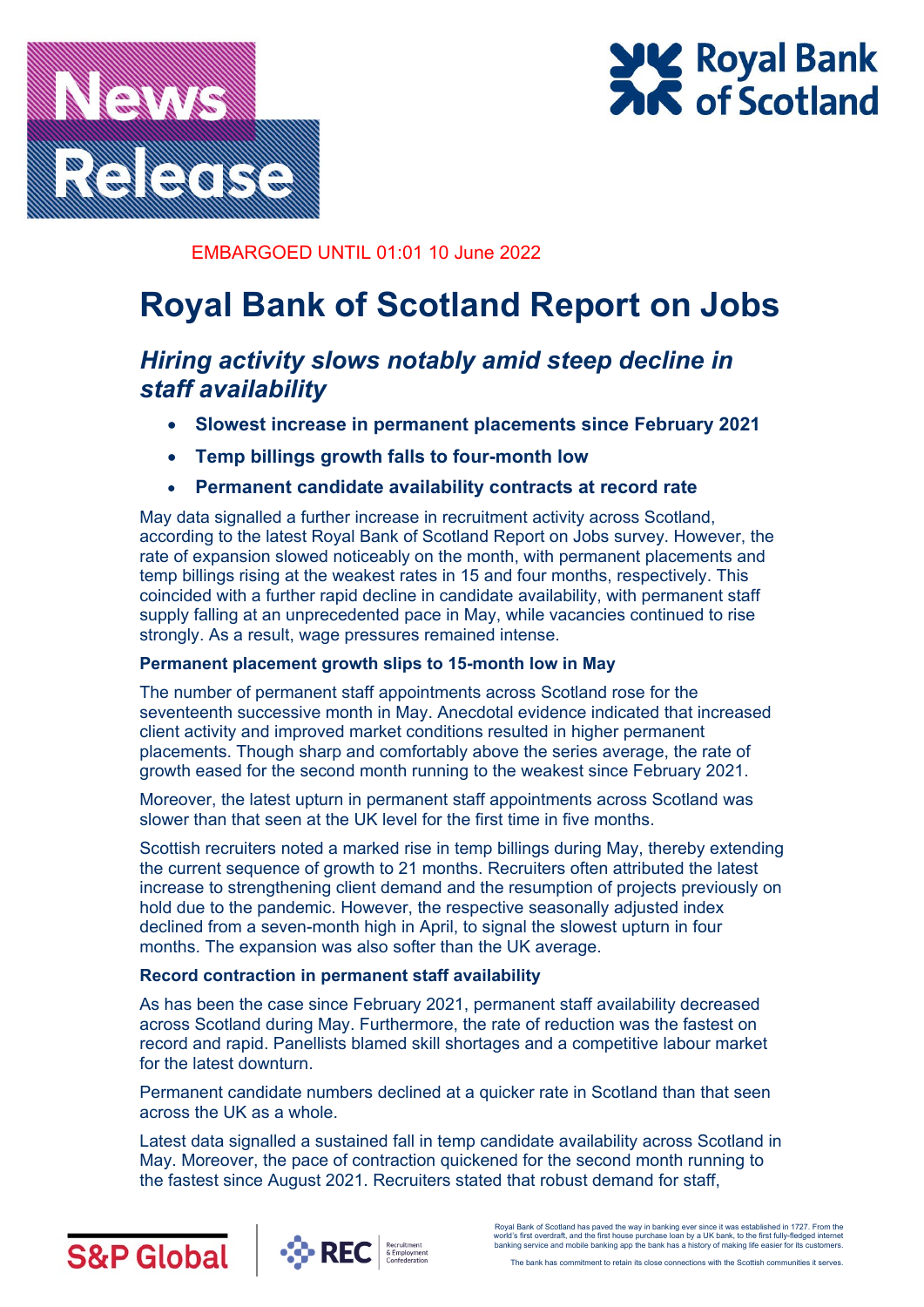



workforce shrinkage (particularly a drop in European workers), and skills shortages had all reduced temp staff availability.

The rate of decline across Scotland outpaced the UK-wide average, which in contrast eased slightly during May.

#### **Starting salary inflation eases to seven-month low**

Starting salaries for permanent joiners in Scotland rose for the eighteenth consecutive month in May. The pace of wage inflation eased to the slowest since October 2021 but remained steep and historically elevated. Recruiters often mentioned that a tight labour market and increased competition for staff had driven up starting pay.

Average hourly pay rates for short-term staff across Scotland rose during May. The latest upturn extended the current run of temp wage inflation that has been observed since December 2020. According to panellists, some staff had negotiated higher pay due to the increased cost of living. Though the rate of inflation accelerated slightly since April, it was nonetheless the second softest in ten months.

#### **Softest rise in permanent vacancies for three months**

Scottish recruiters noted a further rise in permanent vacancies during May. The pace of growth softened to a three-month low but remained robust overall and was quicker than the UK-wide average.

Across the monitored sectors, IT & Computing saw the fastest rise in permanent vacancies, followed by Accounts & Financials. However, the rate of increase for both eased from the preceding survey period.

May data signalled a strong uplift in temp vacancies across Scotland. While outpacing the UK-wide trend, the rate of vacancy growth eased from April's recent high but remained marked. The upturn also extended the current sequence of rising demand to 20 months.

IT & Computing noted the sharpest rise in vacancies, with Blue Collar posting in second place.



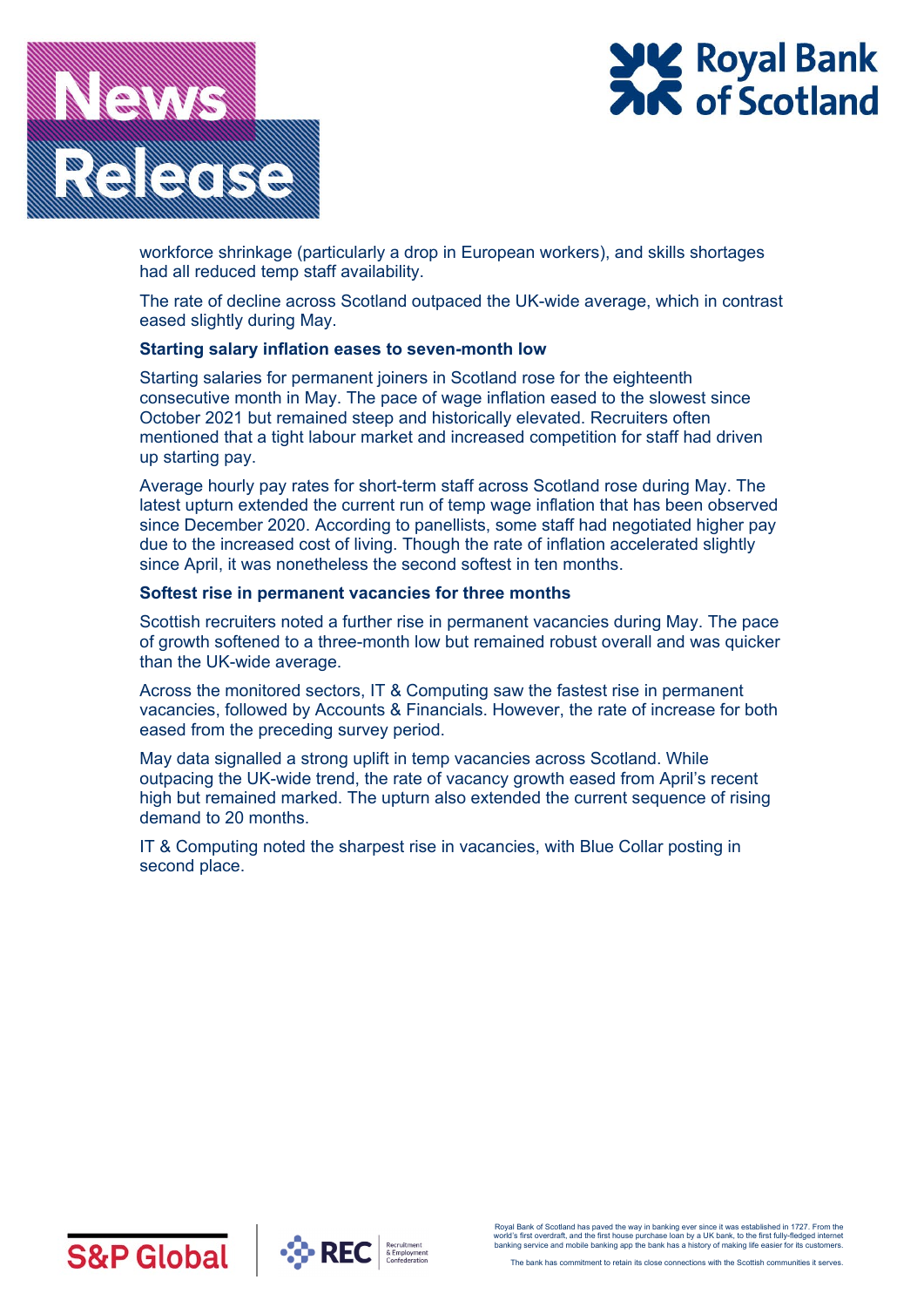



#### **COMMENT**

Sebastian Burnside, Chief Economist at Royal Bank of Scotland, commented:

*"Scotland's job market saw a further marked increase in recruitment activity during the latest survey period. However, hiring momentum eased for both permanent and temporary staff to the slowest in 15 and four months, respectively, as the supply of staff deteriorated rapidly. Moreover, permanent candidate availability fell at the quickest rate on record in May. Additionally, rising living costs and the growing imbalance between the supply and demand of labour exerted strong and sustained upward pressure on wages.* 

*"While the loss of hiring momentum was inevitable following the sharp rebounds in activity seen after the easing of pandemic-related restrictions, it is hoped that any slowdown will be limited as overall demand for staff remains robust."*

#### **ENDS**

Royal Bank of Scotland is supporting civil and corporate customers affected by COVID-19. For advice or support visit: [https://www.business.rbs.co.uk/business/support-centre/service-status/coronavirus.html](https://nam04.safelinks.protection.outlook.com/?url=https%3A%2F%2Fwww.business.rbs.co.uk%2Fbusiness%2Fsupport-centre%2Fservice-status%2Fcoronavirus.html&data=02%7C01%7CLewis.Cooper%40ihsmarkit.com%7C0ba52e862a98489e786208d7da336208%7Cc1156c2fa3bb4fc4ac073eab96da8d10%7C1%7C0%7C637217786537685639&sdata=WAZl3SrfZOb0Q18Ir5OvU4bhvKZzs3K9BLMmEG3DvP4%3D&reserved=0)

## **Royal Bank of Scotland**

Megan Cunningham Regional PR & Media Relations Manager +44 784 789 1835 [royalbank@stripecommunications.com](mailto:royalbank@stripecommunications.com)

## **S&P Global**

Maryam Baluch **Economist** S&P Global Market Intelligence +44 134 432 7213 [maryam.baluch@spglobal.com](mailto:lewis.cooper@spglobal.com)

Joanna Vickers Corporate Communications S&P Global +44 207 260 2234 [joanna.vickers@spglobal.com](mailto:joanna.vickers@spglobal.com)





Royal Bank of Scotland has paved the way in banking ever since it was established in 1727. From the world's first overdraft, and the first house purchase loan by a UK bank, to the first fully-fledged internet banking service and mobile banking app the bank has a history of making life easier for its customers.